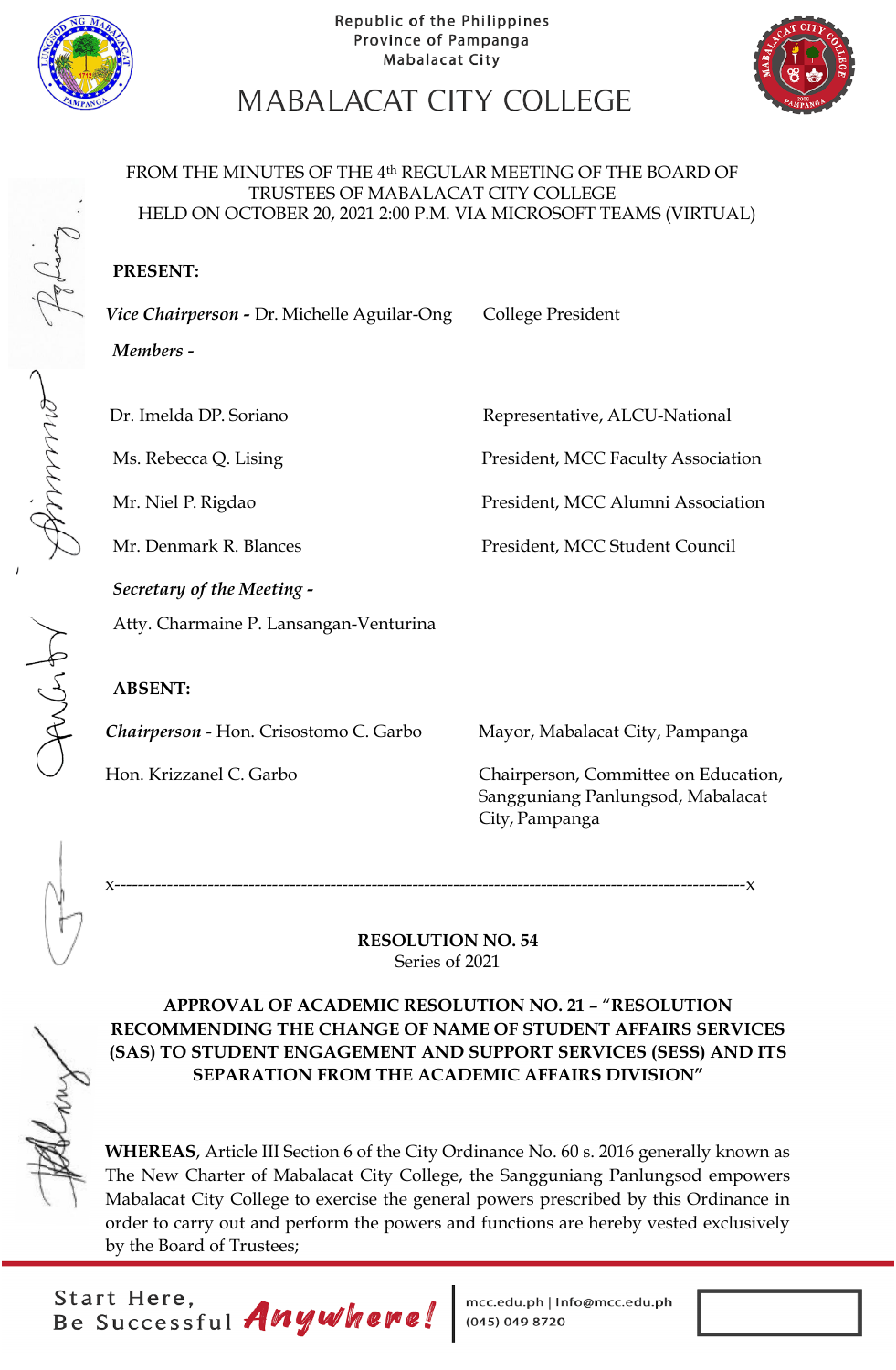



## **MABALACAT CITY COLLEGE**

**WHEREAS**, Article II section 7 (q), of the City Ordinance No. 60 s. 2016 generally known as The New Charter of Mabalacat City College, the Sangguniang Panlungsod of Mabalacat City empowers the Board of Trustees to exercise and perform such other powers and functions not inconsistent with existing law or ordinance as it may deem necessary for the effective and efficient governance of the College;

**WHEREAS**, in the Academic Council Meeting convened on September 23, 2021 by the Vice President for Academic Affairs, Dr. Melanie V. Briones, and attended by the members of the Academic Council, the Academic Council unanimously recommended in its Resolution No. 21 series of 2021, the approval of the Resolution Recommending the Change of Name of Student Affairs Services (SAS) to Student Engagement and Support Services (SESS) and its separation from the Academic Affairs Division, stating its rationale:

*WHEREAS, the Student Affairs Services (SAS) shall be known as Student Engagement*  and Support Services (SESS) to clearly end straightforwardly made known to its target *stakeholders the nature of the programs its intends to carry out;*

*WHEREAS, the separation of the Student Engagement and Support Services Division from the Office of the Vice President and Academic Affairs intends to provide close monitoring and support to student services division in implementing programs and services for the studentry;*

*WHEREAS, the creation of SESS as a separate division further elaborates its rationale which is to focus on the creation of consequence-based activities, projects and/or programs;*

*WHEREAS, this move is to prepare the institution's organization for long term setup where the student engagement and support services division is separated from the academic division due to the expected increase of programs and services it intends to provide in line with the projected increase of student population which will require a more focused supervision and monitoring.*

**BE IT RESOLVED**, That the Board of Trustees of Mabalacat City College approves the said recommendation of the Academic Council in its RESOLUTION NO. 21 - "RESOLUTION RECOMMENDING THE CHANGE OF NAME OF STUDENT AFFAIRS SERVICES (SAS) TO STUDENT ENGAGEMENT AND SUPPORT SERVICES (SESS) AND ITS SEPARATION FROM THE ACADEMIC AFFAIRS DIVISION**"** with the following amendments:

- 1. There shall be an **Office of the Vice President for Student Affairs and Support Services (OVPSASS)** in lieu of the SESS/SAS;
- 2. The College President shall concurrently be the VPSASS until such time that a VPSASS is designated;
- 3. The VPSASS shall be appointed by the President and confirmed by the Board and shall serve for a term of four (4) years, renewable for another four (4) years, unless sooner removed for a cause. The VPSASS' powers and duties as well as allowances shall be prescribed by the Board. He/she must be a holder of an earned masterate degree;
- 4. The VPSASS shall have the same allowance as that of the other Vice Presidents;
- 5. The VPSASS shall be a member of the Academic Council as ex-officio member, in lieu of the SAS Director;

Start Here,<br>Be Successful Anywhere!

mcc.edu.ph | Info@mcc.edu.ph (045) 049 8720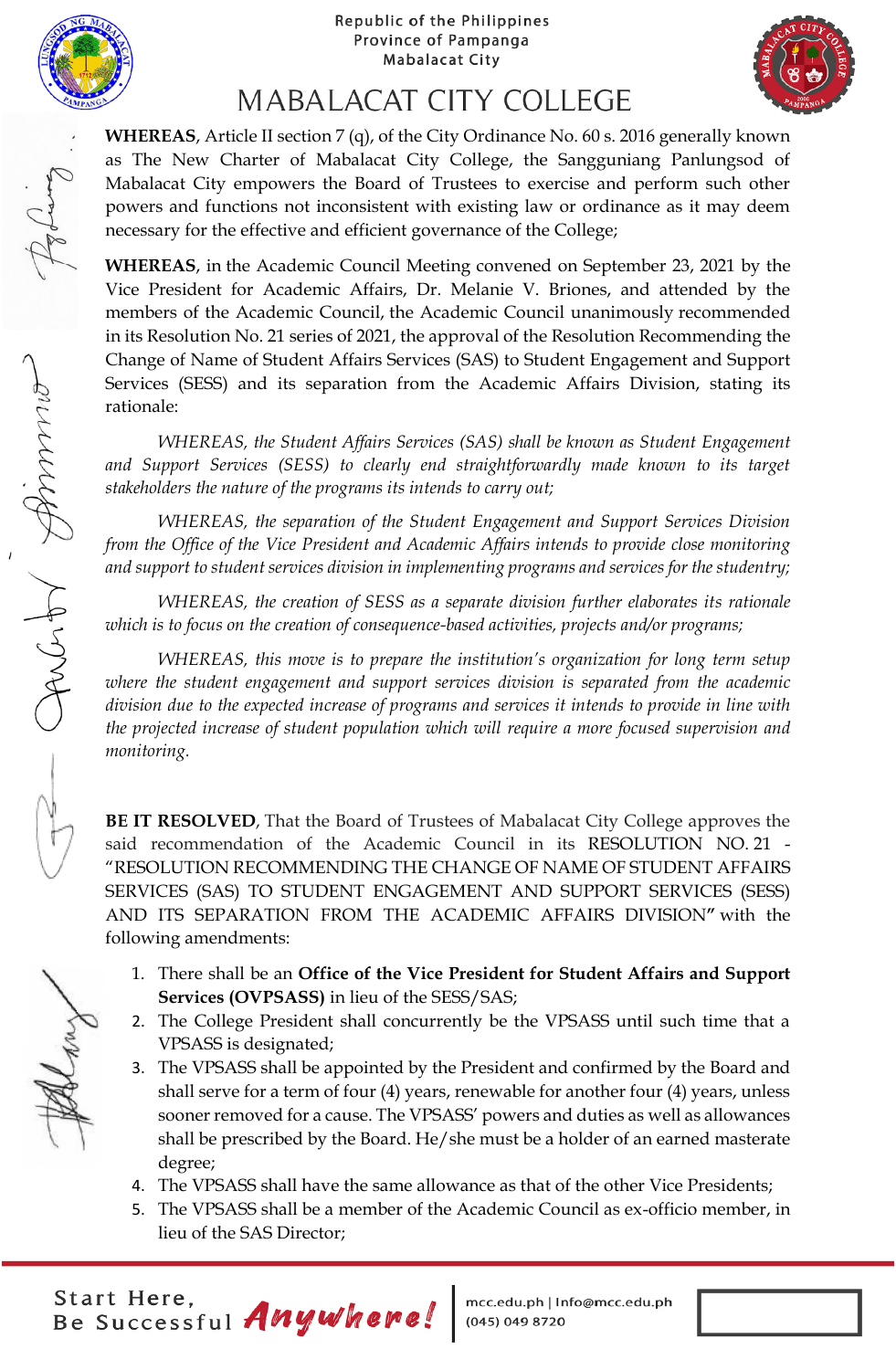



# MABALACAT CITY COLLEGE

- 6. There shall be a Student Affairs and Support Services Council (SASSC) composed of all the heads of the units under the OVPSASS, with the Vice President for Academic Affairs or his/her representative as ex officio member. The Head Librarian shall no longer be a member of the Academic Council but is a member of the SASSC;
- 7. Functions of the SASSC are as follows:
	- a. Review and deliberate annual activities of the student organizations;
	- b. Cascade the priorities of the Management to the student organizations;
	- c. Formulate policies and standards relative to student reinforcements, grievances and support services;
	- d. Formulate and implement an Annual Student Success and Support Program Plan.

**RESOLVED FURTHER**, That the contents of Academic Council Resolution No. 21 shall form part of this resolution subject to the amendments recommended by the Board;

**RESOLVED FINALLY,** that a copy of this resolution be furnished to the Sangguniang Panglunsod for its approval.

**APPROVED** this 20 day of October 2021.

Approved by:

## **HON. CRISOSTOMO C. GARBO**

Chairperson, Mayor of the LGU of Mabalacat City

Aucht

**DR. MICHELLE AGUILAR-ONG** Vice Chairperson, College President

### **HON. KRIZZANEL C. GARBO**

Member, Chairperson - Committee on Education Sangguniang Panlungsod of the LGU of Mabalacat City

Start Here,<br>Be Successful Anywhere!

mcc.edu.ph | Info@mcc.edu.ph<br>(045) 049 8720